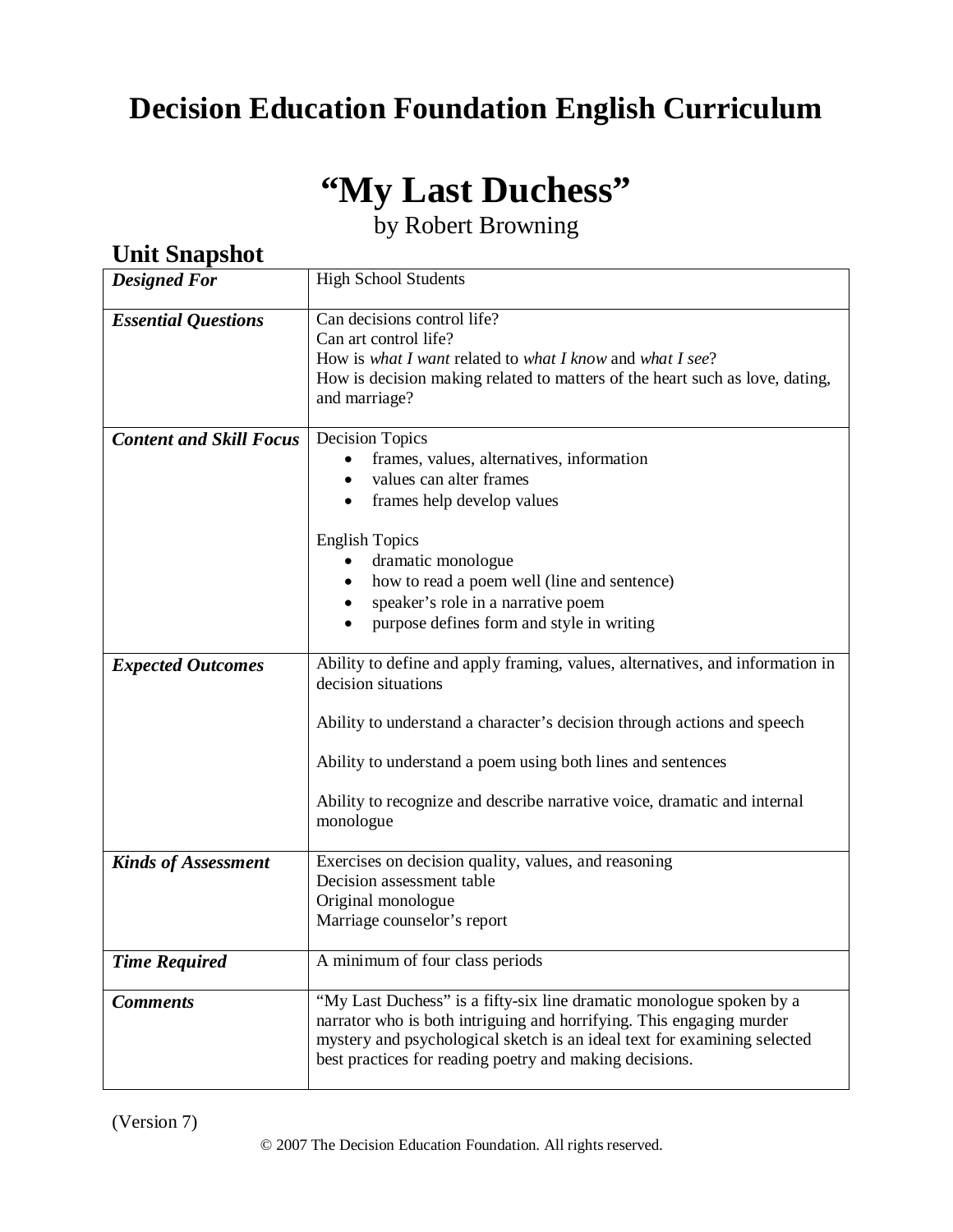## **Overview**

**General Description:** The text for this unit is Robert Browning's poem, "My Last Duchess," and the goal of the lessons is to have students explore essential elements of good decision making while improving poetry reading skills. The unit also includes two performance tasks that give students the opportunity to look at decision making from different angles and to practice two kinds of writing: an original monologue and a marriage counselor's report.

**Duration:** This unit lasts four class periods and requires additional independent time for writing. There is flexibility in the duration of the unit depending on how teachers decide to assign the performance tasks. While the plan is designed to have all students complete both, teachers can let the students choose one.

**Summary and Decision Perspective:** "My Last Duchess," Robert Browning's most widely known dramatic monologue (a speech given by one character in a scene), provides students with a challenging and engaging murder mystery and psychological study in fifty-six lines. As we read and reread the poem, we realize that the speaker, the Duke of Ferrara, is more than an art connoisseur: clues in his speech reveal him to be a proud, unbending man who instead of "stooping," chooses to murder.

The context of the story: A Count (lower in rank than a Duke) has come to negotiate the marriage (dowry) of his daughter to the Duke of Ferrara. The poem captures a conversation between the Count's messenger and the Duke as they pause in their descent, presumably on a large staircase landing adorned with artwork, to meet with the Count who waits below. Behind a curtain, which only the Duke is allowed to open, is a painting of the Duke's "last Duchess." He opens the curtain for the messenger and invites (commands?) him to sit and look at the painting while the Duke talks about it. In very few lines we learn about the wife's friendly, outgoing nature, the husband-wife relationship, and the Duke's arrogance. The poem concludes with the Duke pointing out another piece of his art collection—a statue of Neptune—as the two men continue their descent.

The poem lends itself to an exploration of four links in good decision making: *framing*, *values*, *alternatives,* and *information*. As students work backwards from the Duke's decision to murder his wife, they can see how the details of both his and the Duchess's actions reveal dramatically different values and perspectives.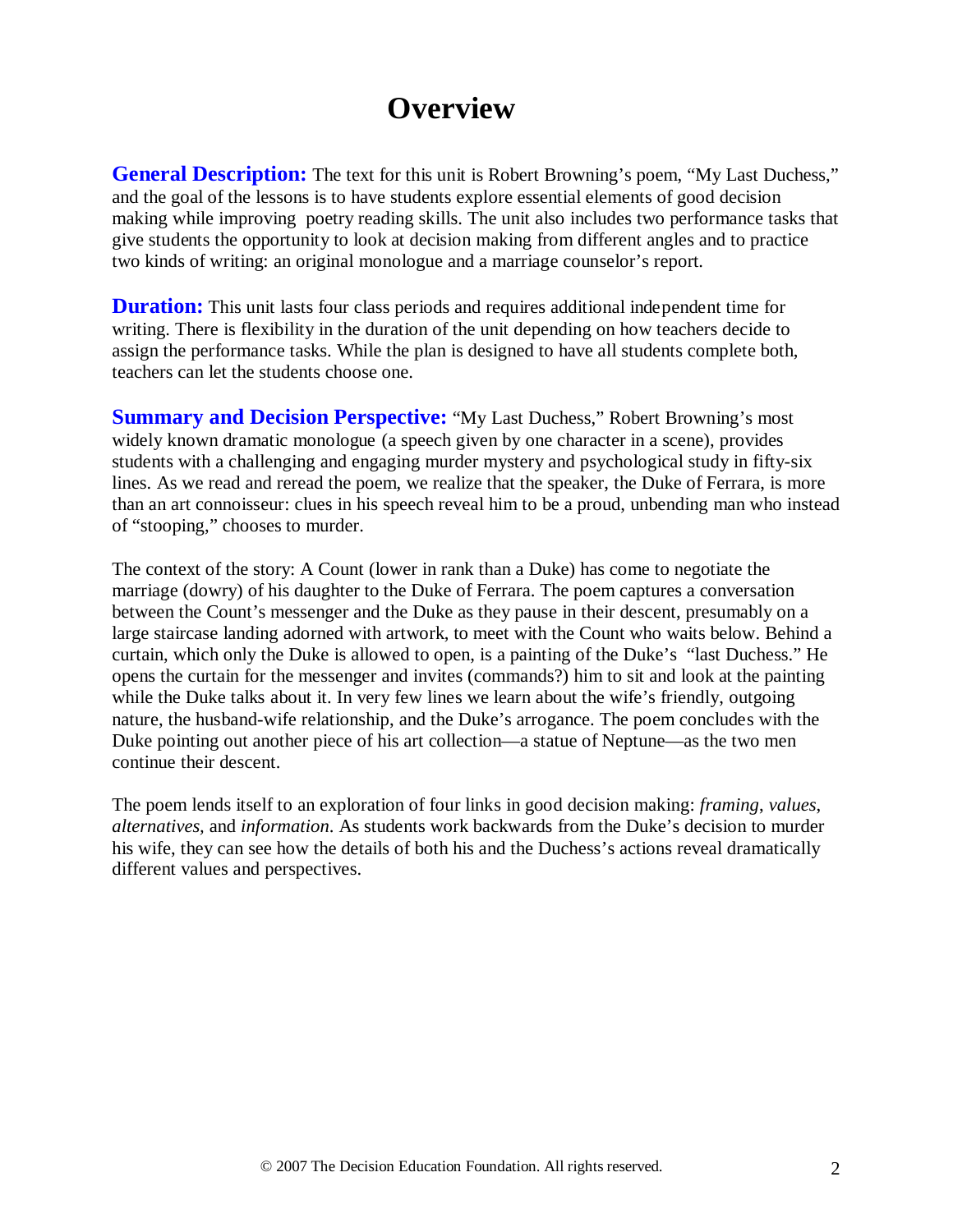## **"My Last Duchess" Unit Contents**

#### **1. Learning Plan**

- **First Class: How to Read a Poem (page 4)** Student Handout 1—"My Last Duchess" **(page 6)** Student Handout 2—Sentences and Shifts in the Poem **(page 7)** Students Handout 3—The Clues? **(page 9)**
- **Second Class: The Duke's Decision (page11)** Student Handout 4—The Duke's Decision **(page 12)** Student Handout 5—The Duke and Duchess's Values **(page 14)**
- **Third Class: Writing Workshop (page 16)** Student Handout 6—Decision Assessment Table **(page 17)**

#### **2. Assessment Evidence**

- Performance Task: *Original Monologue* **(page 18)**
- Performance Task: *Marriage Counselor Report* **(page 19)**
- Evidence of Decision Skills Mastery **(page 19)**
- **3. Resources on the Web (page 20)**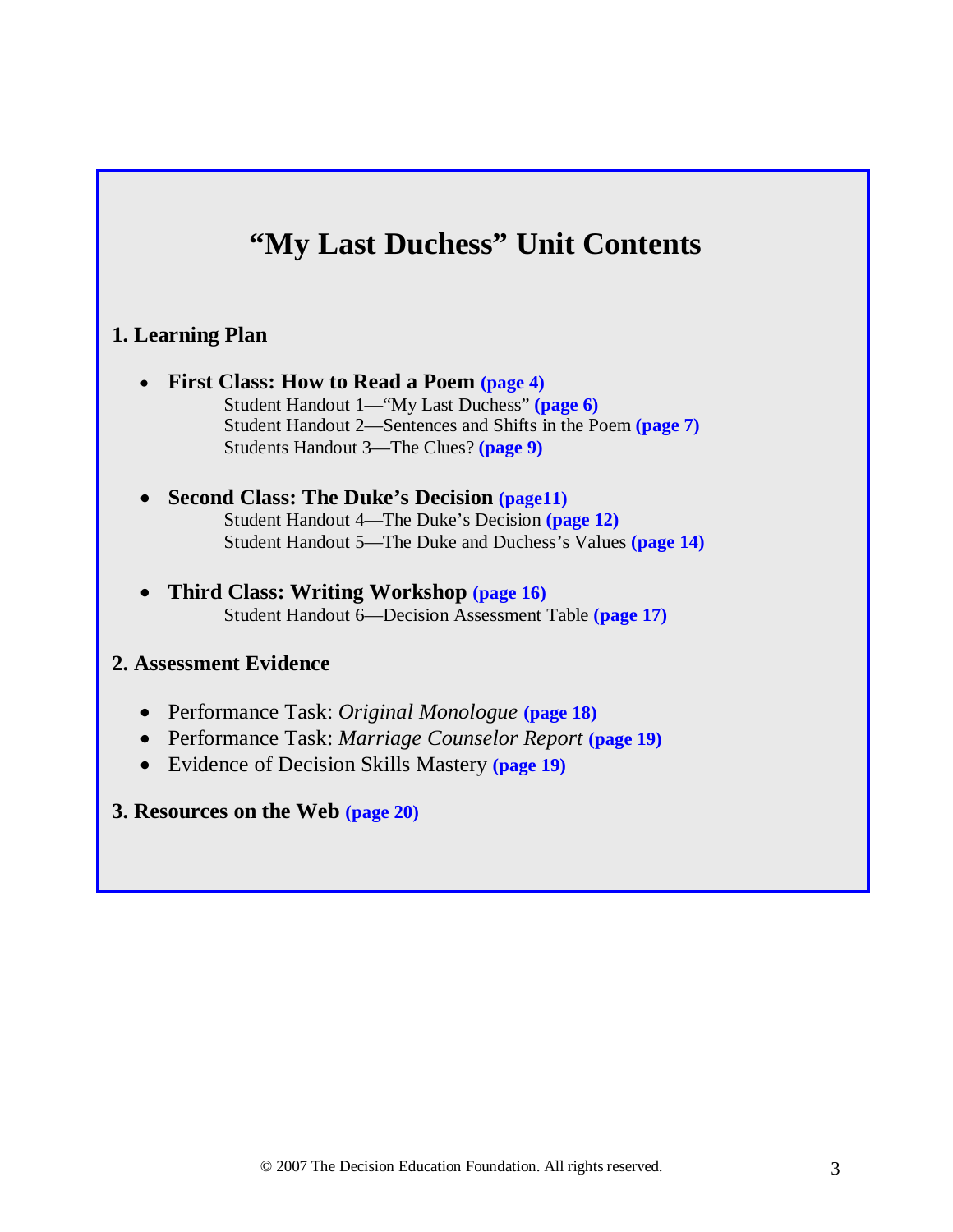## **1. Learning Plan**

### **First Class: How to Read a Poem**

#### **Materials**

"Introduction to Poetry" by Billy Collins [\(http://www.loc.gov/poetry/180/001.html\)](http://www.loc.gov/poetry/180/001.html) Students Handout 1—"My Last Duchess" by Robert Browning Student Handout 2—Highlighted Versions of the Poem (Sentences and Shifts) Student Handout 3—The Clues? Copies of the Performance Tasks

#### **Procedures**

• Project or hand out Billy Collins's poem, "Introduction to Poetry" [\(http://www.loc.gov/poetry/180/001.html\)](http://www.loc.gov/poetry/180/001.html) and ask students to read it once. Write the following question on the board:

#### **Do we read poetry** *differently* **than we read prose?**

After noting student responses, introduce and explain the following three ideas for reading poetry accurately, and use the Collins poem for illustration.

a. While poetry is written in lines or verses, combinations of lines often make up sentences. To comprehend a poem, we must read sentence by sentence (as well as line by line). Knowledge of grammar and punctuation helps here: locate verbs and subjects and pay attention to semi-colons, colons, and end marks (periods, question marks, etc.)--they help us make sense (sentences) of the poem.

b. To understand any story it is essential to know who is speaking. The same idea is true for reading a poem. We must always ask ourselves who is speaking (the poet? narrator the poet creates? various other voices or characters?), and because it is a dramatic monologue, identifying the speaker is especially important for understanding the poem you are about to read.

c. Look for shifts in the poem, places where the poem takes a new turn, a new character enters, or the narrator addresses a different subject or idea. When we see the shifts and ask ourselves why they happen, we begin to see important patterns in the poem. Shifts often happen with the beginning of a new stanza, but they also occur within stanzas.

- Hand out copies of "My Last Duchess" (**Student Handout 1**), and give students time to read it and to use the guidance above. Ask them to read with a pencil and note the following: who is speaking; where sentences end; and where shifts occur.
- Once students have had the chance to look at the poem on their own, project **Student Handout 2** (handouts alone will work if projection is not possible) and use it to read and discuss the poem with the class.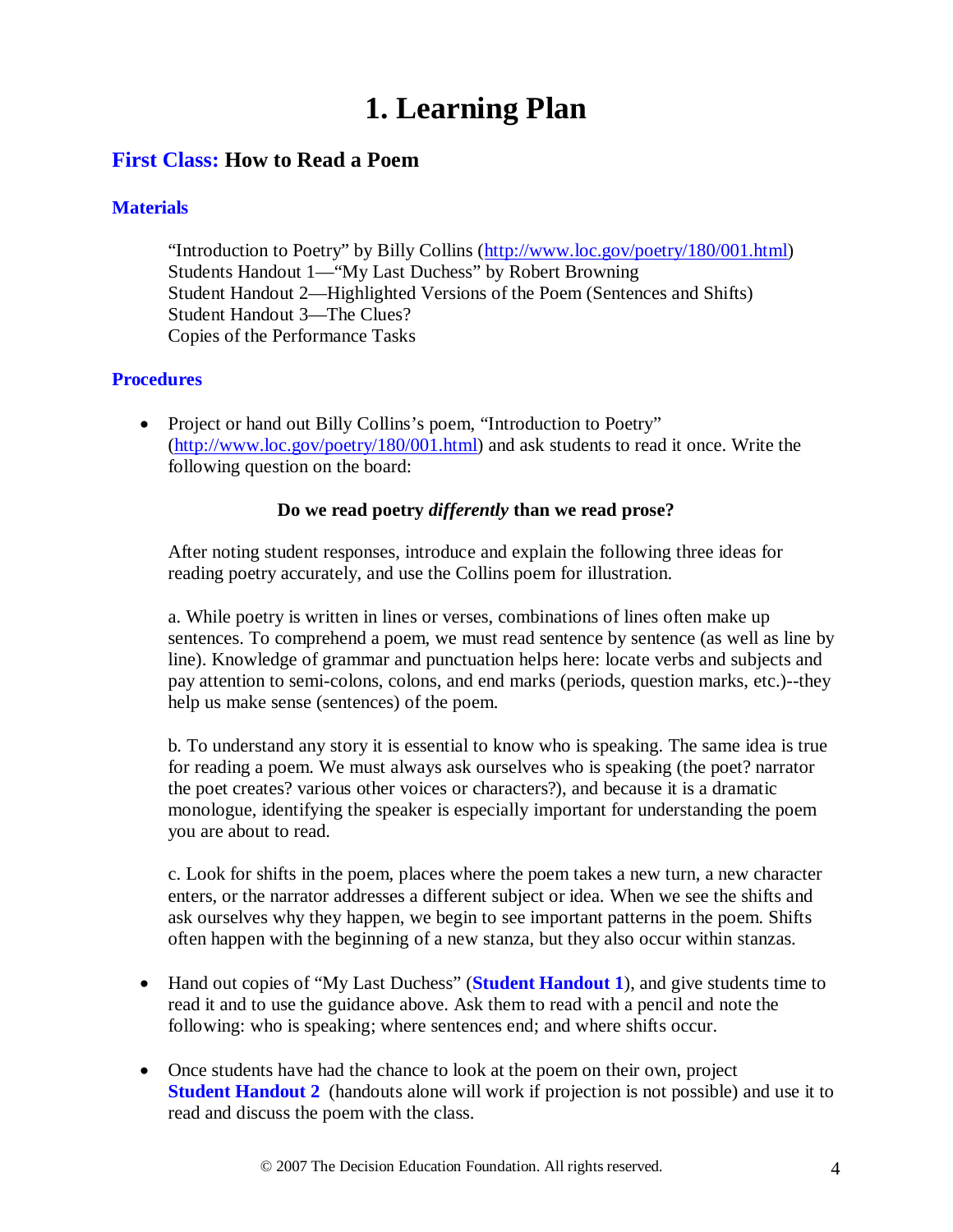• At the end of class, once students understand the basic facts of the poem, introduce the *Performance Tasks* for this unit of study.

#### **Next Steps**

**Homework:** Students should complete **Student Handout 3** to prepare for the next class.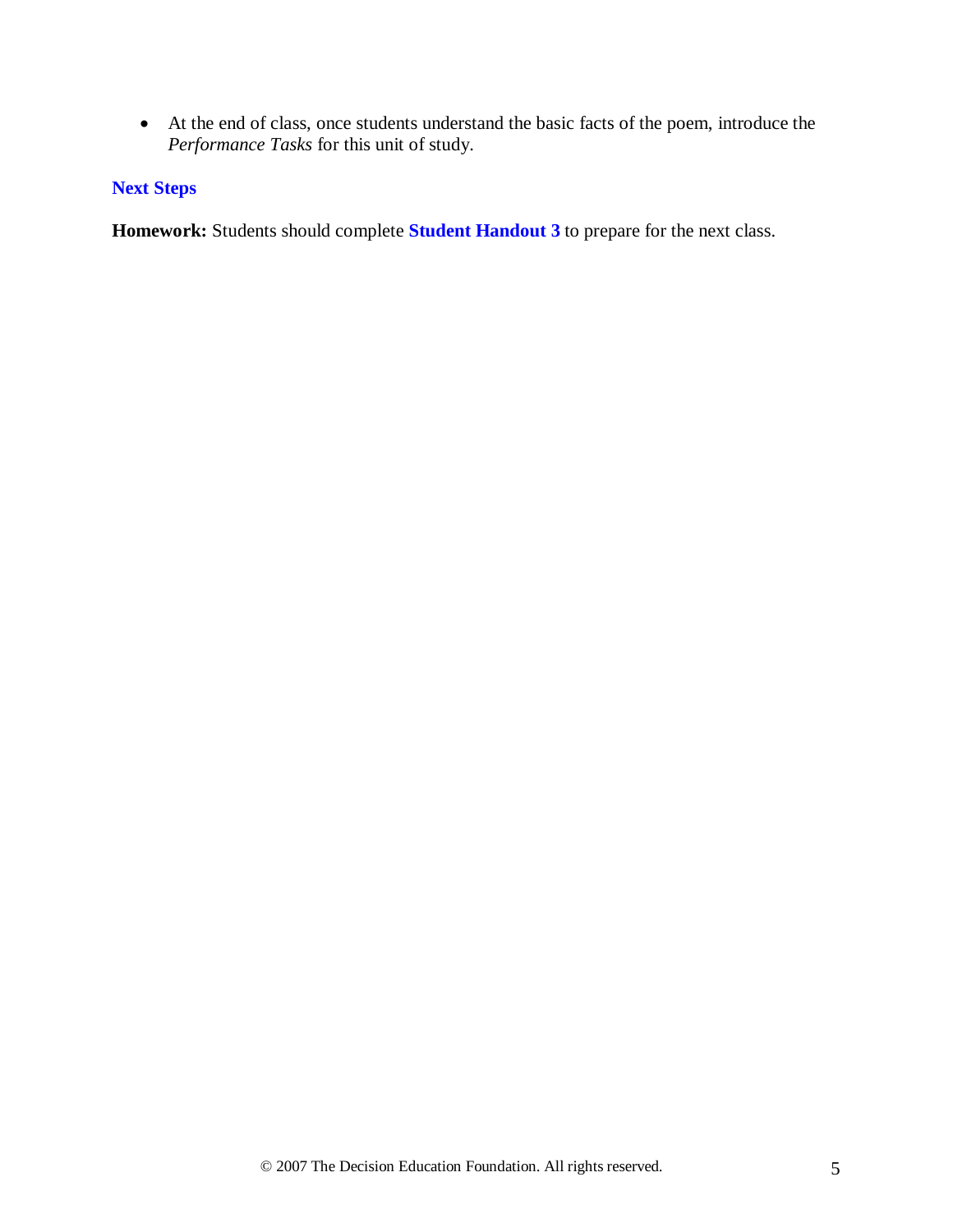## **Student Handout 1**

#### **My Last DuchessFERRARA**

| 1  | That's my last Duchess painted on the wall,             |
|----|---------------------------------------------------------|
| 2  | Looking as if she were alive. I call                    |
| 3  | That piece a wonder, now: Frà Pandolf's hands           |
| 4  | Worked busily a day, and there she stands.              |
| 5  | Will 't please you sit and look at her? I said          |
|    |                                                         |
| 6  | "Frà Pandolf" by design, for never read                 |
| 7  | Strangers like you that pictured Countenance,           |
| 8  | The depth and passion of its earnest glance,            |
| 9  | But to myself they turned (since none puts by           |
| 10 | The curtain I have drawn for you, but I)                |
| 11 | And seemed as they would ask me, if they durst,         |
| 12 | How such a glance came there; so, not the first         |
| 13 | Are you to turn and ask thus. Sir, 'twas not            |
| 14 | Her husband's presence only, called that spot           |
| 15 | Of joy into the Duchess' cheek: perhaps                 |
| 16 | Frà Pandolf chanced to say, "Her mantle laps            |
| 17 | Over my Lady's wrist too much," or "Paint"              |
| 18 | Must never hope to reproduce the faint                  |
| 19 | Half-flush that dies along her throat"; such stuff      |
| 20 | Was courtesy, she thought, and cause enough             |
| 21 | For calling up that spot of joy. She had                |
| 22 | A heart how shall I say? too soon made glad,            |
| 23 | Too easily impressed; she liked whate'er                |
| 24 | She looked on, and her looks went everywhere.           |
| 25 | Sir, 'twas all one! My favour at her breast,            |
| 26 | The dropping of the daylight in the West,               |
| 27 | The bough of cherries some officious fool               |
| 28 | Broke in the orchard for her, the white mule            |
| 29 | She rode with round the terrace—all and each            |
|    |                                                         |
| 30 | Would draw from her alike the approving speech,         |
| 31 | Or blush, at least. She thanked men,--good; but thanked |
| 32 | Somehow I know not how as if she ranked                 |
| 33 | My gift of a nine-hundred-years-old name                |
| 34 | With anybody's gift. Who'd stoop to blame               |
| 35 | This sort of trifling? Even had you skill               |
| 36 | In speech--(which I have not)-to make your will         |
| 37 | Quite clear to such an one, and say, "Just this         |
| 38 | Or that in you disgusts me; here you miss,              |
| 39 | Or there exceed the mark"--and if she let               |
| 40 | Herself be lessoned so, nor plainly set                 |
| 41 | Her wits to yours, forsooth, and made excuse,           |
| 42 | --E'en then would be some stooping; and I chuse         |
| 43 | Never to stoop. Oh, sir, she smiled, no doubt,          |
| 44 | Whene'er I passed her; but who passed without           |
| 45 | Much the same smile? This grew; I gave commands;        |
| 46 | Then all smiles stopped together. There she stands      |
| 47 | As if alive. Will 't please you rise? We'll meet        |
| 48 | The company below, then. I repeat,                      |
| 49 | The Count your Master's known munificence               |
| 50 | Is ample warrant that no just pretence                  |
| 51 | Of mine for dowry will be disallowed;                   |
| 52 | Though his fair daughter's self, as I avowed            |
| 53 | At starting, is my object. Nay, we'll go                |
| 54 | Together down, Sir! Notice Neptune, though,             |
| 55 | Taming a sea-horse, thought a rarity,                   |
| 56 | Which Claus of Innsbruck cast in bronze for me.         |
|    |                                                         |

 **Robert Browning (1812-1889)**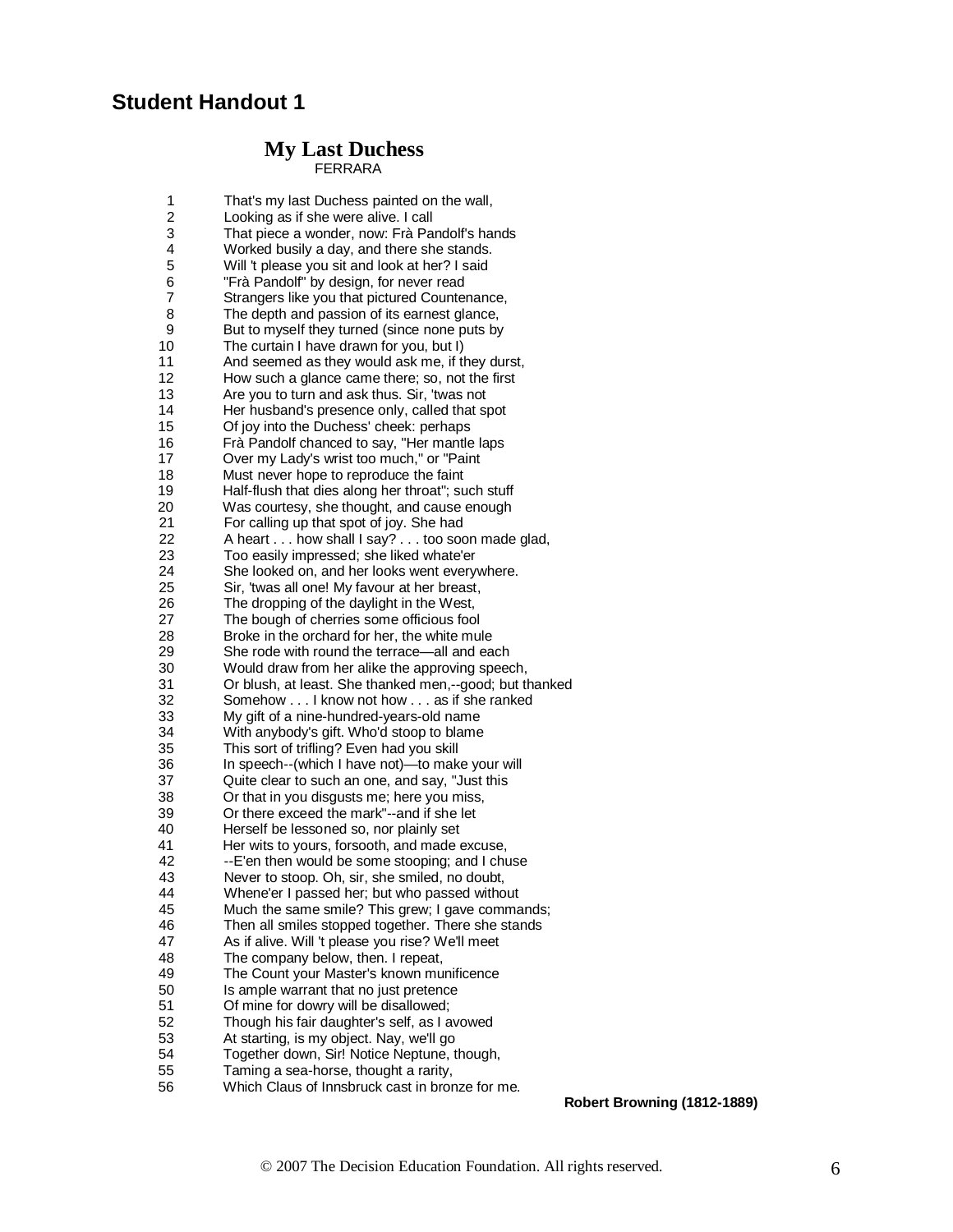## **Student Handout 2. Notice the different sentence lengths. What is the effect of short, choppy sentences vs. the longer thoughts? Significance?**

#### **My Last DuchessFERRARA**

| 1              | That's my last Duchess painted on the wall,                                              |
|----------------|------------------------------------------------------------------------------------------|
| $\overline{c}$ | Looking as if she were alive. I call                                                     |
| 3              | That piece a wonder, now: Frà Pandolf's hands                                            |
| 4              | Worked busily a day, and there she stands.                                               |
| 5              | Will 't please you sit and look at her? I said                                           |
| 6              | "Frà Pandolf" by design, for never read                                                  |
| 7              | Strangers like you that pictured Countenance,                                            |
| 8              | The depth and passion of its earnest glance,                                             |
| 9              | But to myself they turned (since none puts by                                            |
| 10             | The curtain I have drawn for you, but I)                                                 |
| 11             | And seemed as they would ask me, if they durst,                                          |
| 12             | How such a glance came there; so, not the first                                          |
| 13             | Are you to turn and ask thus. Sir, 'twas not                                             |
| 14             | Her husband's presence only, called that spot                                            |
| 15             | Of joy into the Duchess' cheek: perhaps                                                  |
| 16             | Frà Pandolf chanced to say, "Her mantle laps                                             |
| 17             | Over my Lady's wrist too much," or "Paint                                                |
| 18             | Must never hope to reproduce the faint                                                   |
| 19             | Half-flush that dies along her throat"; such stuff                                       |
| 20             | Was courtesy, she thought, and cause enough                                              |
| 21             | For calling up that spot of joy. She had                                                 |
| 22             | A heart how shall I say? too soon made glad,                                             |
| 23             | Too easily impressed; she liked whate'er                                                 |
| 24             | She looked on, and her looks went everywhere.                                            |
| 25             | Sir, 'twas all one! My favour at her breast,                                             |
|                |                                                                                          |
| 26<br>27       | The dropping of the daylight in the West,                                                |
| 28             | The bough of cherries some officious fool                                                |
|                |                                                                                          |
|                | Broke in the orchard for her, the white mule                                             |
| 29             | She rode with round the terrace--all and each                                            |
| 30             | Would draw from her alike the approving speech,                                          |
| 31             | Or blush, at least. She thanked men,--good; but thanked                                  |
| 32             | Somehow I know not how as if she ranked                                                  |
| 33             | My gift of a nine-hundred-years-old name                                                 |
| 34             | With anybody's gift. Who'd stoop to blame                                                |
| 35             | This sort of trifling? Even had you skill                                                |
| 36             | In speech--(which I have not)--to make your will                                         |
| 37             | Quite clear to such an one, and say, "Just this                                          |
| 38             | Or that in you disgusts me; here you miss,                                               |
| 39             | Or there exceed the mark"--and if she let                                                |
| 40             | Herself be lessoned so, nor plainly set                                                  |
| 41             | Her wits to yours, forsooth, and made excuse,                                            |
| 42             | --E'en then would be some stooping; and I chuse                                          |
| 43             | Never to stoop. Oh, sir, she smiled, no doubt,                                           |
| 44             | Whene'er I passed her; but who passed without                                            |
| 45             | Much the same smile? This grew; I gave commands;                                         |
| 46             | Then all smiles stopped together. There she stands                                       |
| 47             | As if alive. Will 't please you rise? We'll meet                                         |
| 48             | The company below, then. I repeat,                                                       |
| 49             | The Count your Master's known munificence                                                |
| 50             | Is ample warrant that no just pretence                                                   |
| 51             | Of mine for dowry will be disallowed;                                                    |
| 52             | Though his fair daughter's self, as I avowed                                             |
| 53             | At starting, is my object. Nay, we'll go                                                 |
| 54             | Together down, Sir! Notice Neptune, though,                                              |
| 55<br>56       | Taming a sea-horse, thought a rarity,<br>Which Claus of Innsbruck cast in bronze for me. |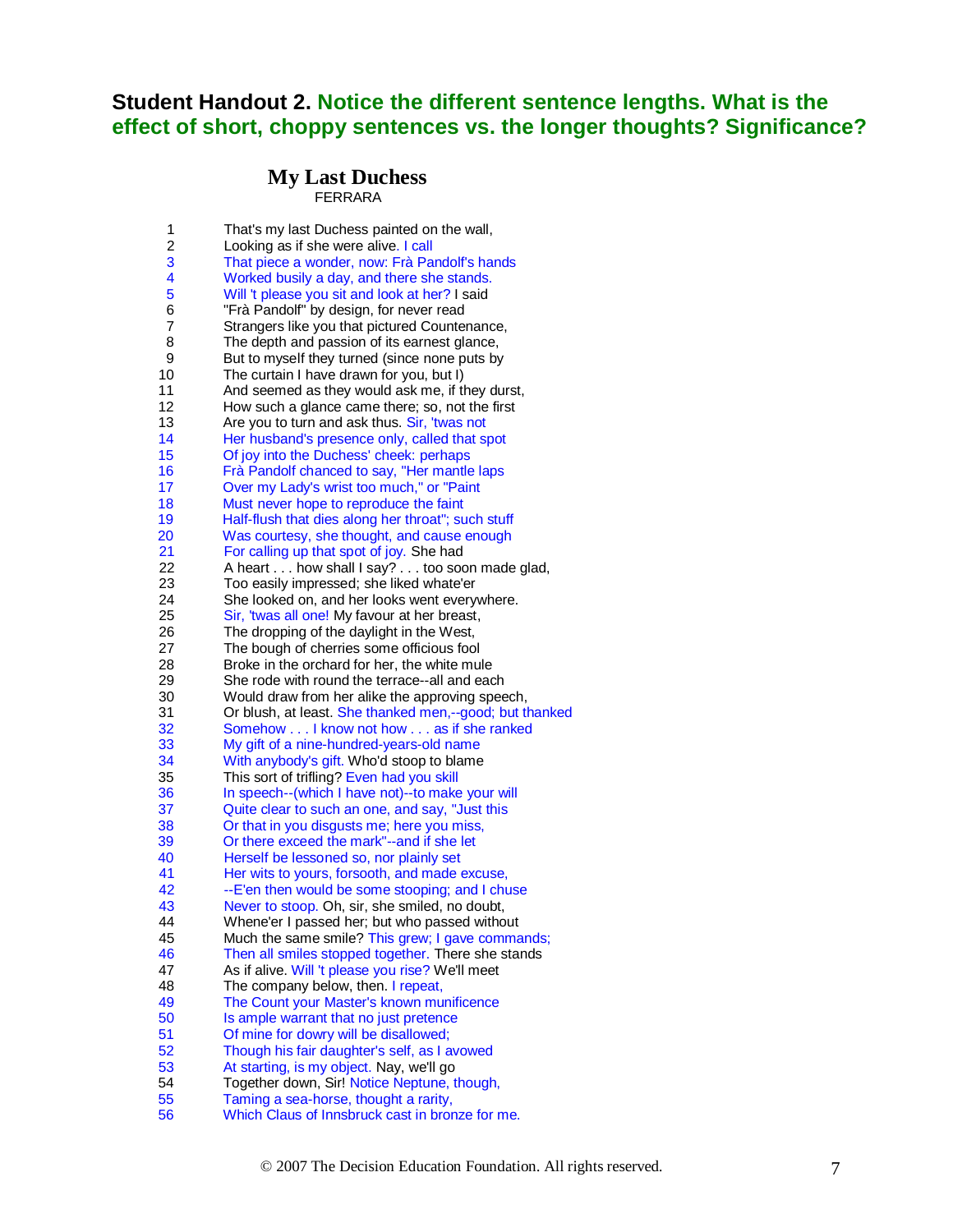## **This version demonstrates places where the poem** *shifts* **in idea, focus, or action. Describe each shift.**

#### **My Last DuchessFERRARA**

| 1<br>$\overline{c}$ | That's my last Duchess painted on the wall,<br>Looking as if she were alive. I call |
|---------------------|-------------------------------------------------------------------------------------|
| 3                   | That piece a wonder, now: Frà Pandolf's hands                                       |
| 4                   | Worked busily a day, and there she stands.                                          |
| 5                   | Will 't please you sit and look at her? I said                                      |
| 6                   | "Frà Pandolf" by design, for never read                                             |
| 7                   |                                                                                     |
|                     | Strangers like you that pictured Countenance,                                       |
| 8                   | The depth and passion of its earnest glance,                                        |
| 9                   | But to myself they turned (since none puts by                                       |
| 10                  | The curtain I have drawn for you, but I)                                            |
| 11                  | And seemed as they would ask me, if they durst,                                     |
| 12                  | How such a glance came there; so, not the first                                     |
| 13                  | Are you to turn and ask thus. Sir, 'twas not                                        |
| 14                  | Her husband's presence only, called that spot                                       |
| 15                  | Of joy into the Duchess' cheek: perhaps                                             |
| 16                  | Frà Pandolf chanced to say, "Her mantle laps                                        |
| 17                  | Over my Lady's wrist too much," or "Paint                                           |
| 18                  | Must never hope to reproduce the faint                                              |
| 19                  | Half-flush that dies along her throat"; such stuff                                  |
| 20                  | Was courtesy, she thought, and cause enough                                         |
| 21                  | For calling up that spot of joy. She had                                            |
| 22                  | A heart how shall I say? too soon made glad,                                        |
| 23                  | Too easily impressed; she liked whate'er                                            |
| 24                  | She looked on, and her looks went everywhere.                                       |
| 25                  | Sir, 'twas all one! My favour at her breast,                                        |
| 26                  | The dropping of the daylight in the West,                                           |
| 27                  | The bough of cherries some officious fool                                           |
| 28                  | Broke in the orchard for her, the white mule                                        |
| 29                  | She rode with round the terrace--all and each                                       |
| 30                  | Would draw from her alike the approving speech,                                     |
| 31                  | Or blush, at least. She thanked men,--good; but thanked                             |
| 32                  | Somehow I know not how as if she ranked                                             |
| 33                  | My gift of a nine-hundred-years-old name                                            |
| 34                  | With anybody's gift. Who'd stoop to blame                                           |
| 35                  | This sort of trifling? Even had you skill                                           |
| 36                  | In speech--(which I have not)--to make your will                                    |
| 37                  | Quite clear to such an one, and say, "Just this                                     |
| 38                  | Or that in you disgusts me; here you miss,                                          |
| 39                  | Or there exceed the mark"--and if she let                                           |
| 40                  | Herself be lessoned so, nor plainly set                                             |
| 41                  | Her wits to yours, forsooth, and made excuse,                                       |
| 42                  | --E'en then would be some stooping; and I chuse                                     |
| 43                  | Never to stoop. Oh, sir, she smiled, no doubt,                                      |
| 44                  |                                                                                     |
| 45                  | Whene'er I passed her; but who passed without                                       |
|                     | Much the same smile? This grew; I gave commands;                                    |
| 46                  | Then all smiles stopped together. There she stands                                  |
| 47                  | As if alive. Will 't please you rise? We'll meet                                    |
| 48                  | The company below, then. I repeat,                                                  |
| 49                  | The Count your Master's known munificence                                           |
| 50                  | Is ample warrant that no just pretence                                              |
| 51                  | Of mine for dowry will be disallowed;                                               |
| 52                  | Though his fair daughter's self, as I avowed                                        |
| 53                  | At starting, is my object. Nay, we'll go                                            |
| 54                  | Together down, Sir! Notice Neptune, though,                                         |
| 55                  | Taming a sea-horse, thought a rarity,                                               |
| 56                  | Which Claus of Innsbruck cast in bronze for me.                                     |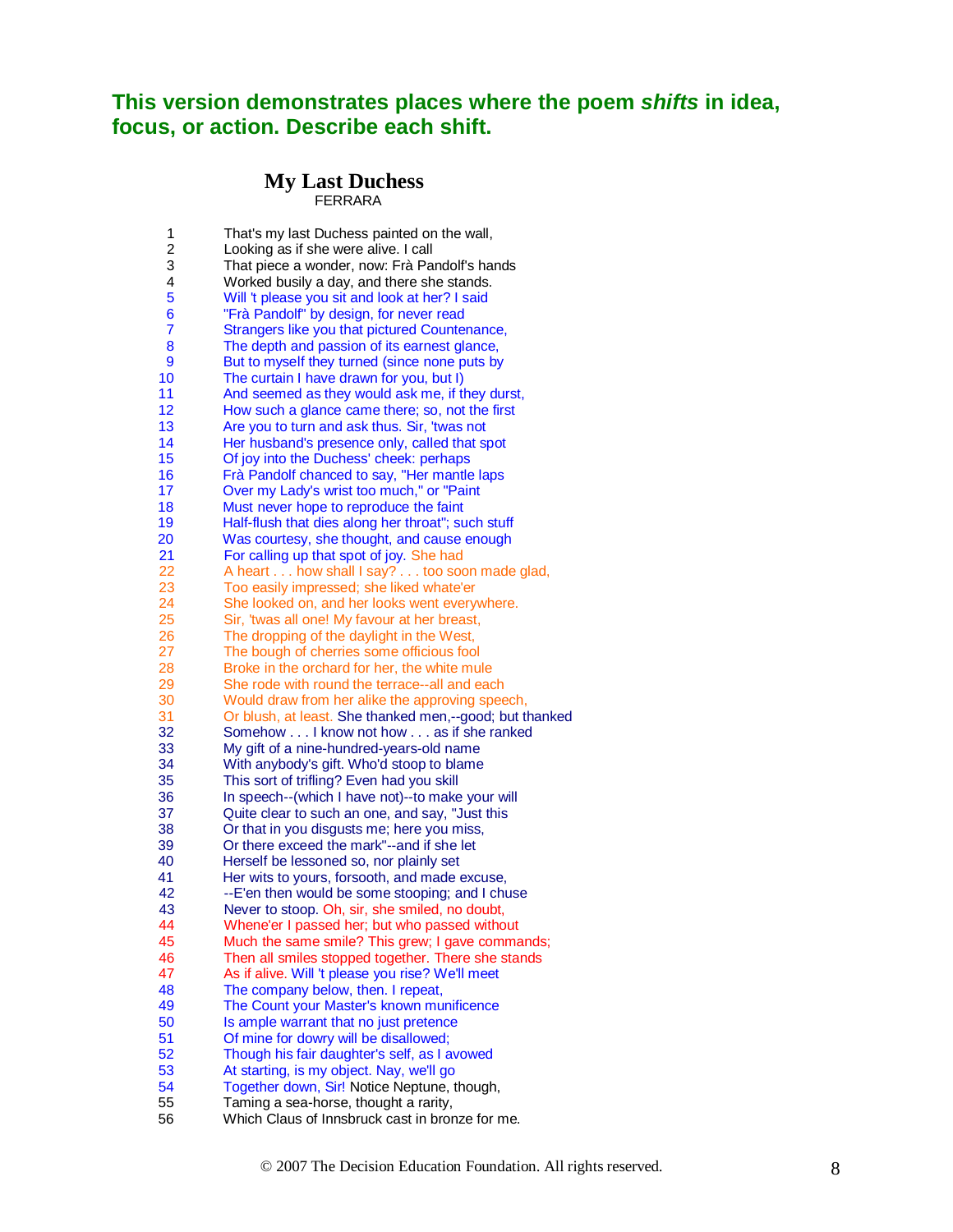## **Student Handout 3. The Clues? We learn that the Duke executed the former Duchess when he says to the messenger (line 45),**

#### *This grew; I gave commands; Then all smiles stopped together. There she stands As if alive.*

(While it is *possible* that the Duke has exiled his wife or sent her to a convent, the phrase "As if alive" suggests that he ended "all smiles" by taking her life. Why do you suppose that Browning repeats that the Duchess looks "as if alive"?)

**What are the Duke's reasons for killing the Duchess? List reasons and evidence from the poem in the table below…**

| <b>REASON</b>                                                                                   | <b>EVIDENCE</b><br>(include line numbers for reference)                                                                                                                                                                                                                 |
|-------------------------------------------------------------------------------------------------|-------------------------------------------------------------------------------------------------------------------------------------------------------------------------------------------------------------------------------------------------------------------------|
| <b>Example:</b><br>The fact that the Duchess did not<br>give him her <i>undivided</i> attention | Lines 13-14: the Duke points out the "spot of joy" on the Duchess's face and<br>complains that he was not the source of that joy the artist captured<br>Line 23: the Duke in disturbed by the fact that the Duchess indiscriminately<br>"liked whate'er she looked on." |
|                                                                                                 |                                                                                                                                                                                                                                                                         |
|                                                                                                 |                                                                                                                                                                                                                                                                         |
|                                                                                                 |                                                                                                                                                                                                                                                                         |
|                                                                                                 |                                                                                                                                                                                                                                                                         |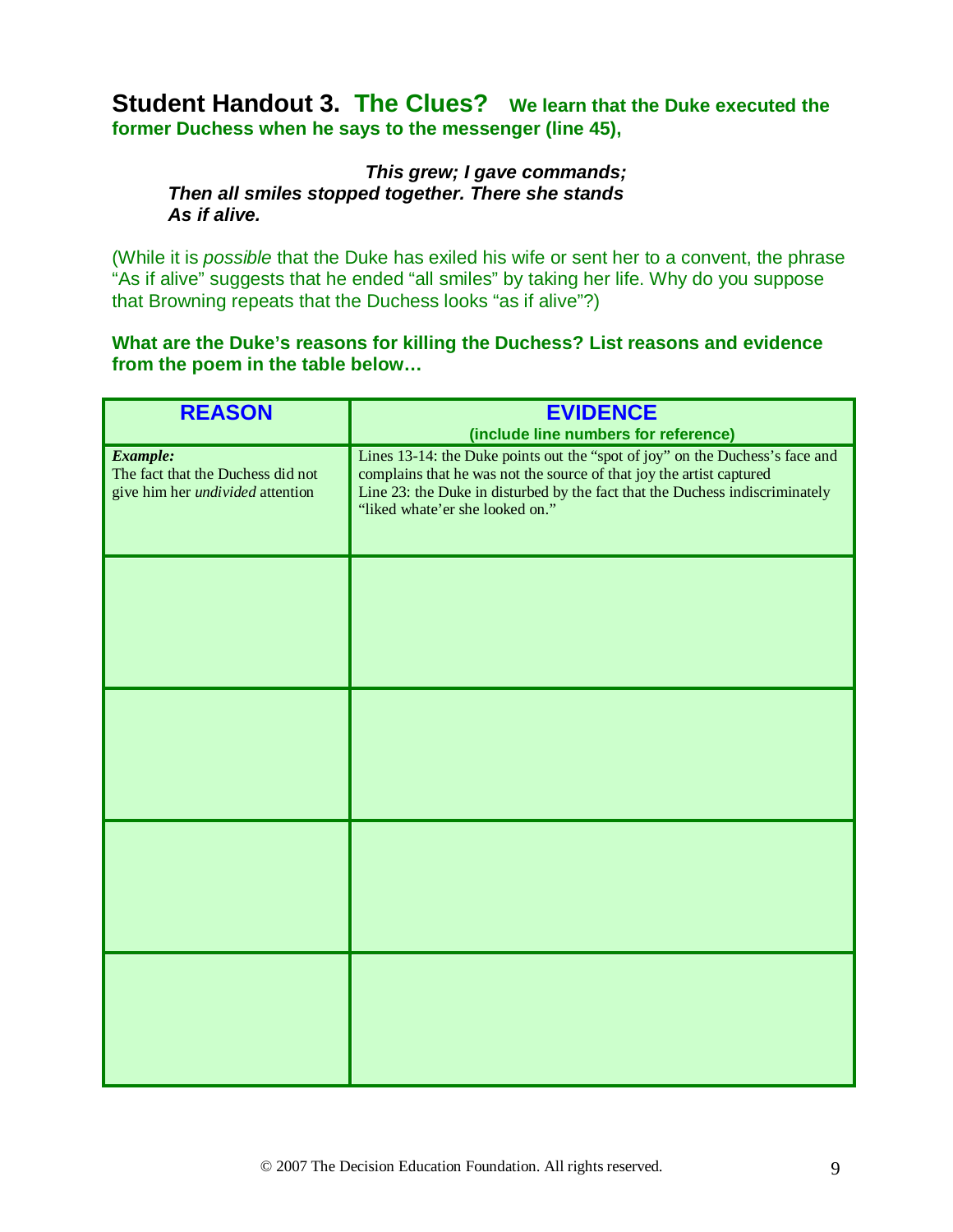#### **SAMPLE RESPONSES (For Teachers): What are the Duke's reasons for killing the Duchess? List reasons and evidence from the poem in the table below…**

| <b>REASON</b>                                                                                                                                                                      | <b>EVIDENCE</b><br>(include line numbers for reference)                                                                                                                                                                                                                                                                                                                                                                                                                                                                                                                                                                                                                                                                   |
|------------------------------------------------------------------------------------------------------------------------------------------------------------------------------------|---------------------------------------------------------------------------------------------------------------------------------------------------------------------------------------------------------------------------------------------------------------------------------------------------------------------------------------------------------------------------------------------------------------------------------------------------------------------------------------------------------------------------------------------------------------------------------------------------------------------------------------------------------------------------------------------------------------------------|
| <b>Example:</b><br>The fact that the Duchess did not<br>give him <i>undivided</i> attention                                                                                        | Lines 13-14: the Duke points out the "spot of joy" on the Duchess's face and<br>complains that he was not the source of that joy the artist captured<br>Line 23: the Duke in disturbed by the fact that the Duchess indiscriminately<br>"liked what're she looked on."                                                                                                                                                                                                                                                                                                                                                                                                                                                    |
| The Duchess's lack of interest in the<br>Duke's standing in society-his<br>"name"; her gratitude to all people<br>who are kind to her and her<br>enjoyment of the world around her | Lines 25-34: according to the Duke the Duchess values all gifts equally—his<br>pin or broach ("favor at her breast" broach) is the same to her as the joy of a<br>sunset or cherry blossom; and most infuriating to him is that his gift of a<br>"nine-hundred-years-old name" is no more important to her than the other<br>gifts.                                                                                                                                                                                                                                                                                                                                                                                       |
| Duke's refusal to "stoop"—to act in<br>a way that he believes is beneath<br>him                                                                                                    | Line 34: Duke sees confronting-or even talking to the Duchess about his<br>concern as demeaning to himself.<br>35-43: Duke says even if he chose to, he does not have the "skill in speech" to<br>address the situation verbally; and even if the Duchess changed, it would<br>involve the Duke's descending to her level: he would be treating her as an<br>equal.                                                                                                                                                                                                                                                                                                                                                       |
| Duke's obsession to control and<br>own people and things                                                                                                                           | Lines 9-10: has reduced his wife to a painting covered by a curtain that only<br>he opens for others to see.<br>Line 5: Duke commands the messenger to sit and look at the painting, and<br>thus keeps the Count waiting below.<br>Lines 45-47: gives commands and stops his wife's smiles forever<br>Line 53: calls prospective fiancée his "object" as if he were acquiring his next<br>piece of art<br>Lines 54-56: the way the Duke casually points out the bronze statue he and<br>the messenger pass on their descent is a fitting final image: the all powerful<br>Neptune taming a sea horse is "cast in bronze" for the Duke, echoing other<br>lives turned into art (painting of Duchess and the next Duchess). |
| Other reasons?                                                                                                                                                                     |                                                                                                                                                                                                                                                                                                                                                                                                                                                                                                                                                                                                                                                                                                                           |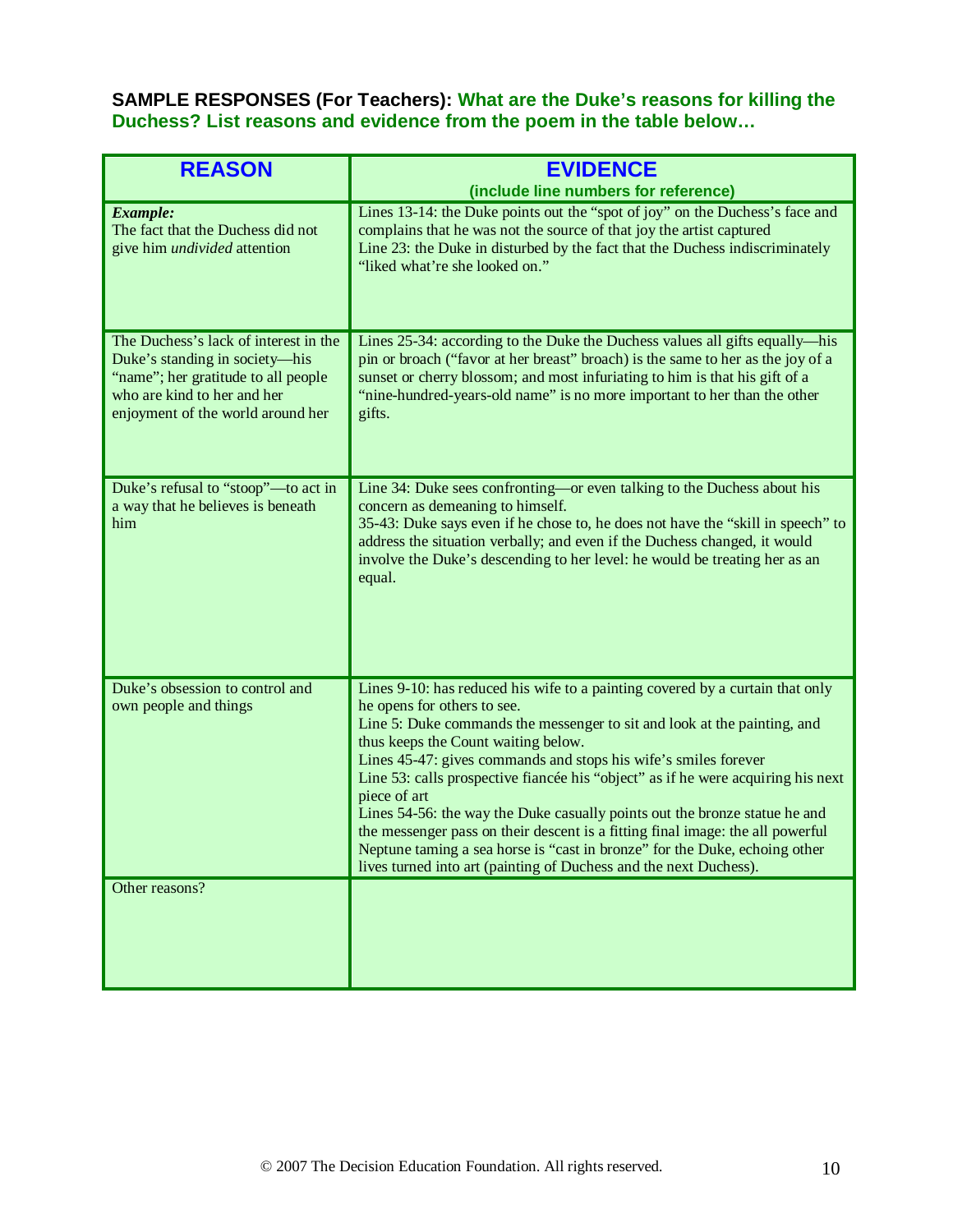### **Second Class: The Duke's Decision**

#### **Materials**

Student Handout 4—The Duke's Decision Student Handout 5—The Duke and Duchess's Values

#### **Procedures**

- In either small groups or whole class discussion, ask students to review their findings from the homework assignment.
- Once you are satisfied that they have a sound comprehension of the details of the poem, give students copies of **Student Handout 4** so that they can explore the Duke's decision further. This exercise will work for small groups or individuals.

#### **Next Steps**

**Homework:** Assign **Student Handout 5** to help students look closely at the situation from the Duchess's point of view. Ask them to begin **Performance Task 1** by choosing which character they will use and listing some of the topics they will have the character address in the monologue.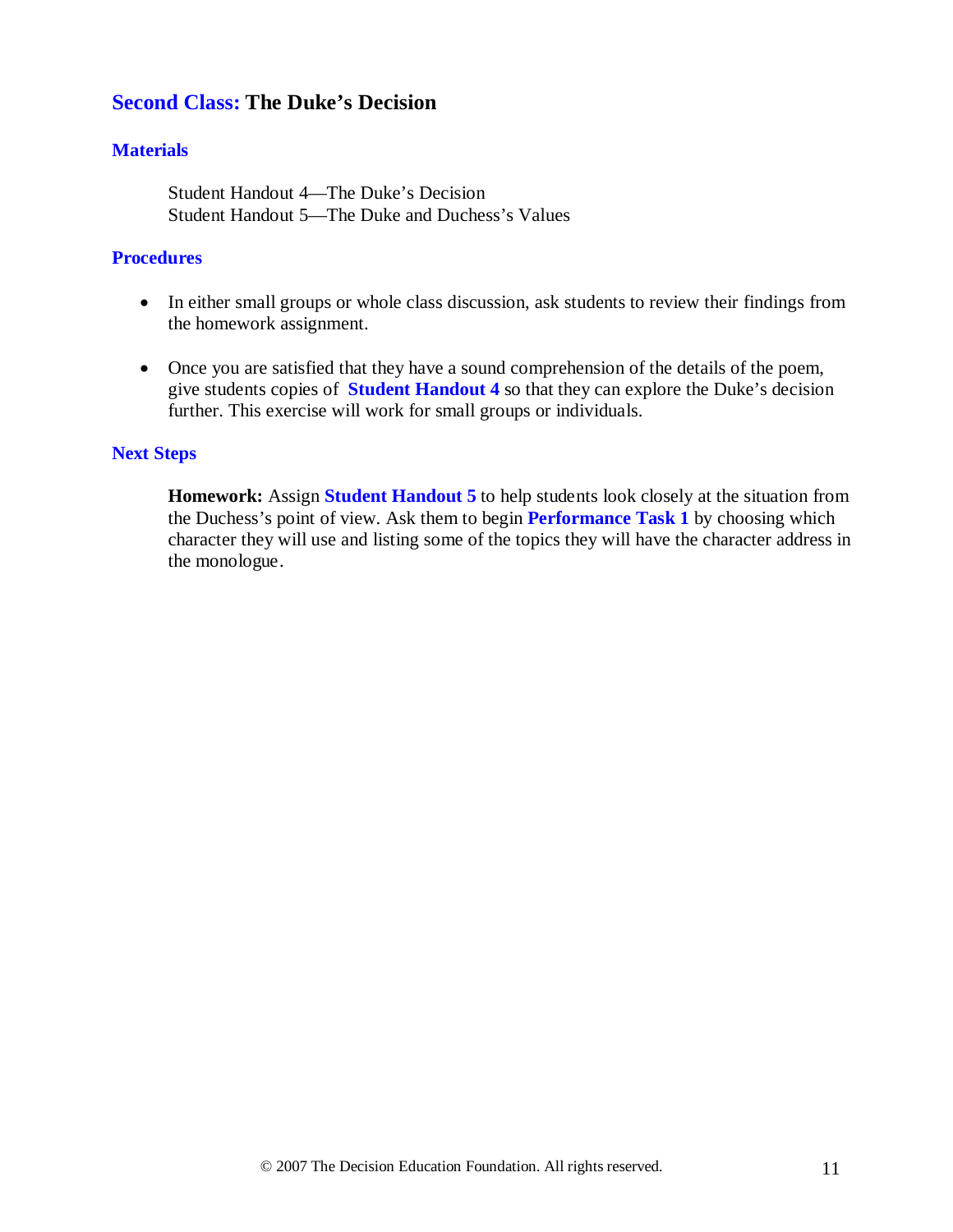## **Student Handout 4. Use the evidence you gathered to explore the Duke's decision. Respond to the questions in the spaces provided or on a separate sheet.**

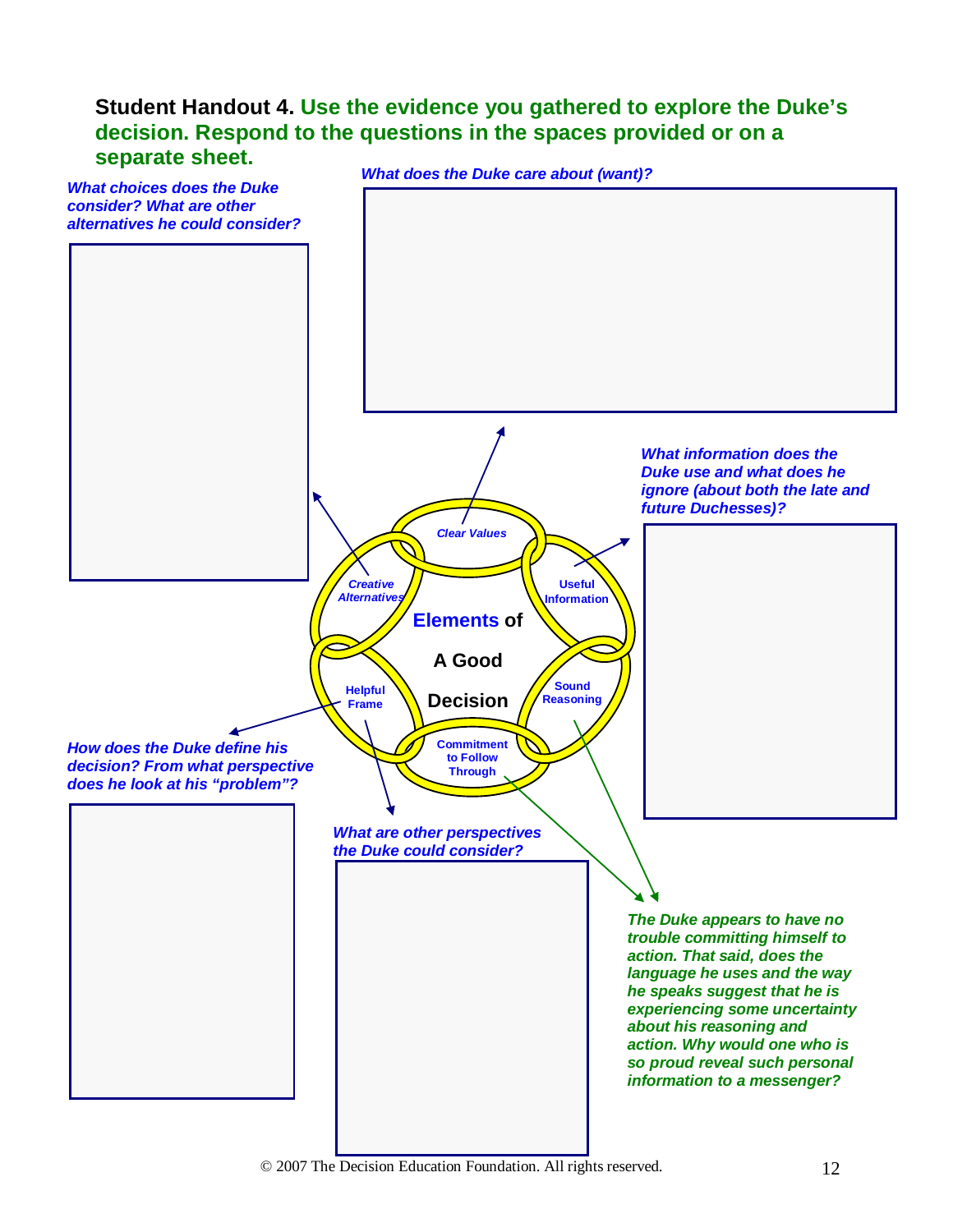## **TEACHER NOTES / SAMPLE RESPONSES**

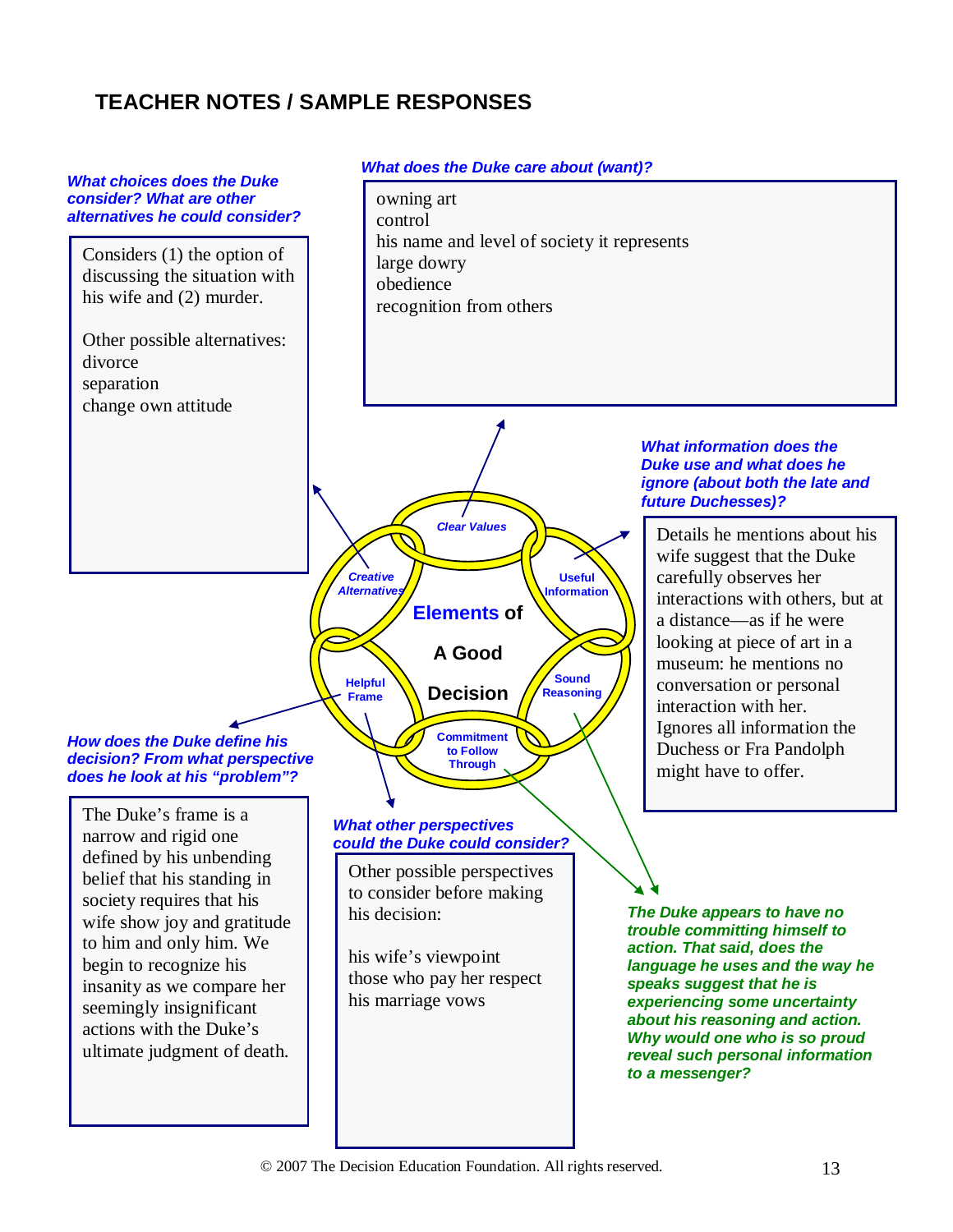## **Student Handout 5. The Duke and Duchess's** *Values*

**While the poem is primarily about the speaker and we only know the Duchess through the Duke's eyes, if we read carefully we learn significant details about her. Use the details that appear in the lines listed below to draw some conclusions about what the Duchess's** *values* **(what she wants and cares about). First list the detail you notice and then the value it might represent.**

| <b>LINES</b> | <b>CHARACTERISTIC</b> | <b>VALUE SUGGESTED</b> |
|--------------|-----------------------|------------------------|
| $5 - 21$     |                       |                        |
| $22 - 31$    |                       |                        |
| $31 - 47$    |                       |                        |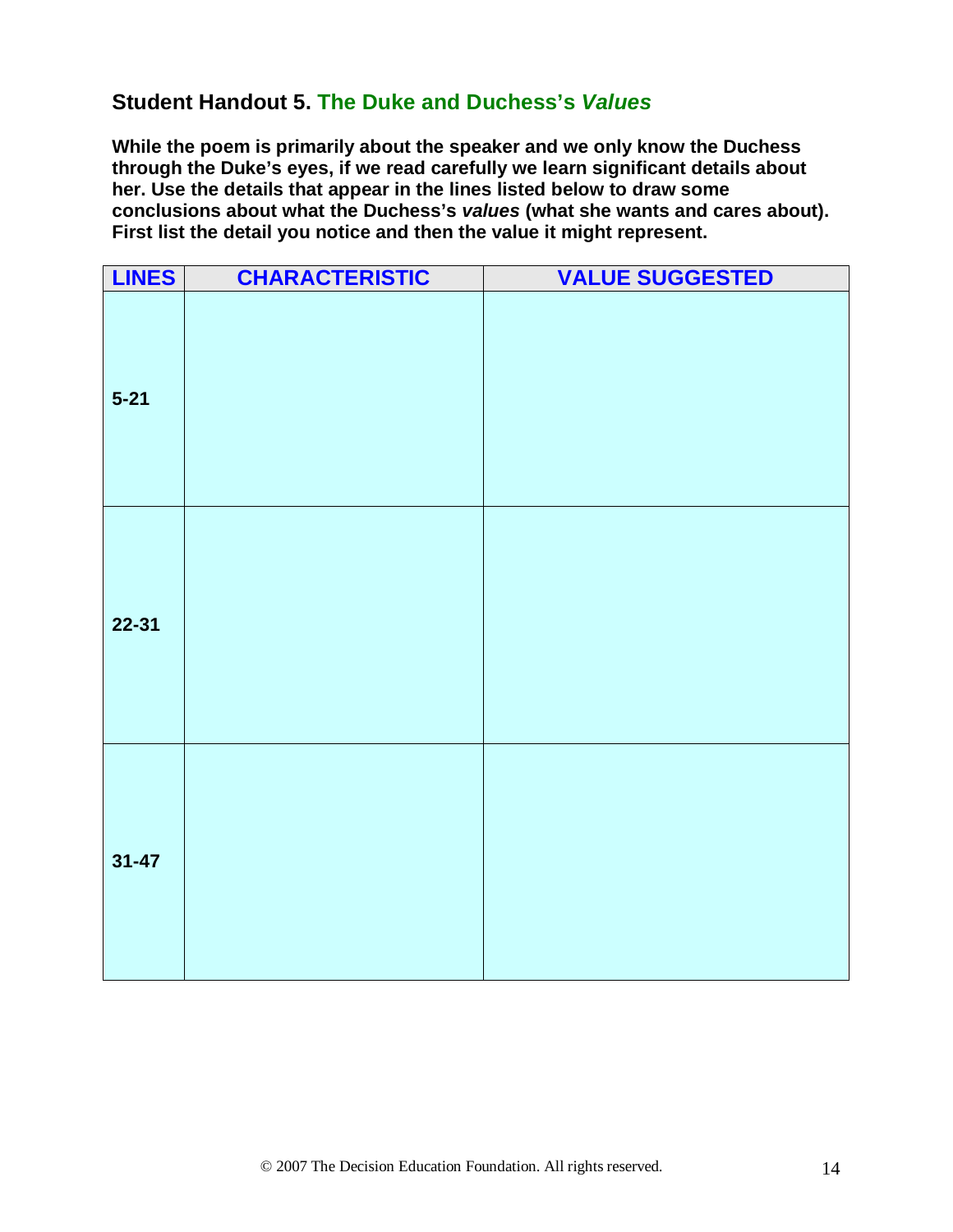## **Sample Responses (For Teachers): The Duke and Duchess's** *Values*

**While the poem is primarily about the speaker and we only know the Duchess through the Duke's eyes, if we read carefully we learn significant details about her. Use the details that appear in the lines listed below to draw some conclusions about what the Duchess's** *values* **(what she wants and cares about ). First list the detail you notice and then the value it might represent.**

| <b>LINES</b> | <b>DETAIL</b>                                                                                                                                                                      | <b>VALUE SUGGESTED</b>                                                                                                                                                                                                                                                                        |
|--------------|------------------------------------------------------------------------------------------------------------------------------------------------------------------------------------|-----------------------------------------------------------------------------------------------------------------------------------------------------------------------------------------------------------------------------------------------------------------------------------------------|
| $5 - 21$     | "depth of passion" and "spot of joy" in<br>possible reaction to artists compliments<br>("courtesy")                                                                                | These details suggest that the Duchess values the<br>opinion of others and responds to their kindness.                                                                                                                                                                                        |
| $22 - 31$    | She has a "glad" heart and according to the<br>Duke is "too easily impressed." Enjoys her<br>husband's gift, the sunset, a present of<br>cherries, and her mule all equally.       | Cares about interaction with all people around her;<br>likes the natural world.                                                                                                                                                                                                               |
| $31 - 47$    | Her attitude towards the Duke's "nine-<br>hundred-years-old name" indicates that the<br>Duchess sees no special consequence of the<br>station she has as a result of her marriage. | Recognizes value in all humanity, not just in high<br>society.<br>No special regard for her traditional upper class<br>standing as a member of the Duke's family which has a<br>900 years old name. Values the present interaction with<br>others equally with her connection to aristocracy. |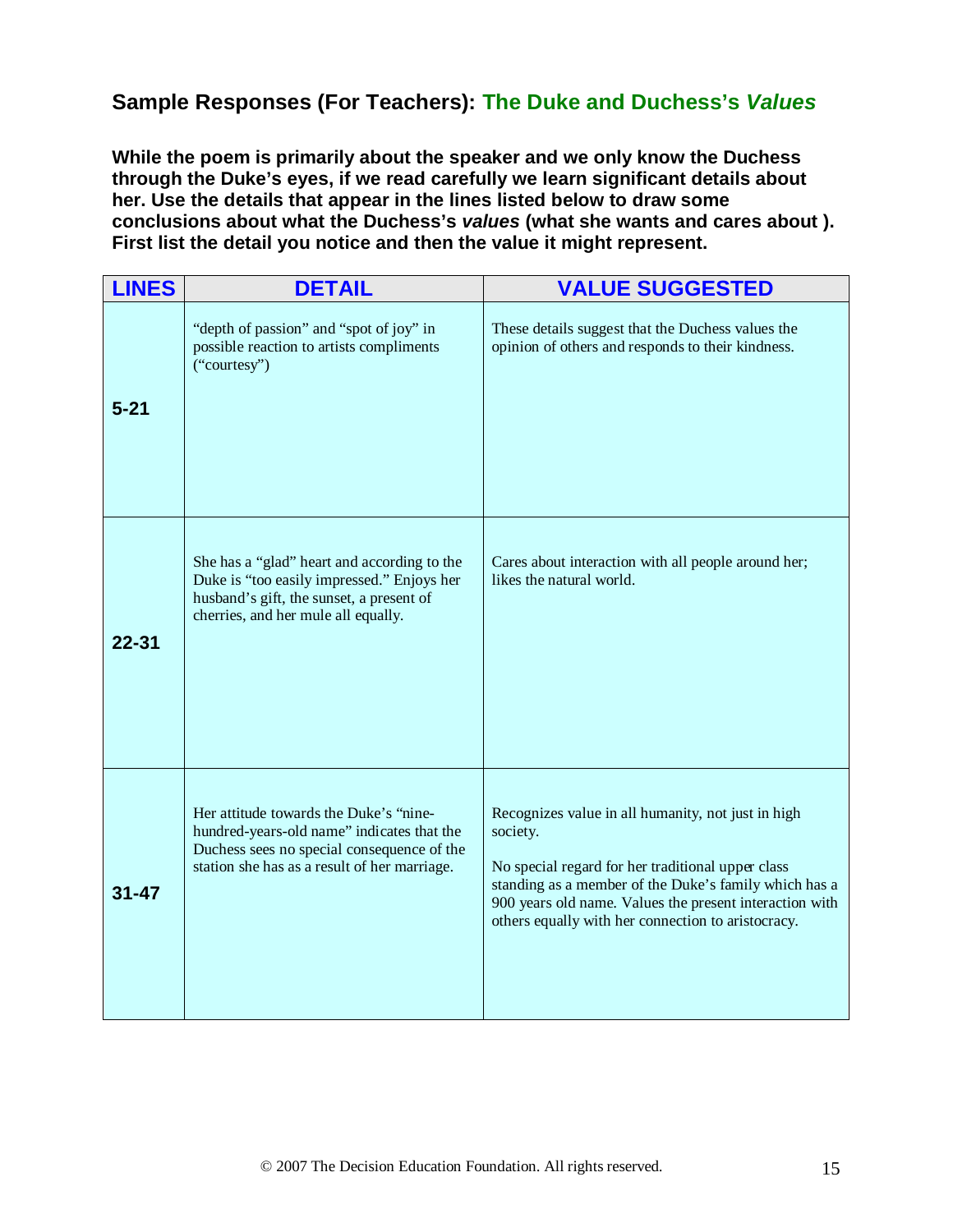### **Third Class: Writing Workshop**

#### **Materials**

Student Handout 6—Decision Assessment Table

#### **Procedures**

- Review and discuss student homework responses to **Student Handout 5**.
- Give the class copies of **Student Handout 6** and explain that this exercise is intended to help them complete the original monologue performance task.
- Use the rest of class as a writing workshop: give students time to begin writing their monologues and to ask questions/receive feedback in either whole class or small group formats.

#### **Next Steps**

Assign due dates for both performance tasks. Use a final class period( $s$ ) to give students the opportunity to present one of their products. Consider having students share their work in other venues (i.e. an assembly, bulletin board display, presentation to another class or section of the same class, etc.).

**Note:** The two performance tasks provide an opportunity to discuss the importance of *purpose* in writing. In the monologue students can write with strong emotion as they imagine and demonstrate the way their character feels. The second task, however, requires a more objective and analytic style because the purpose is to create an official report.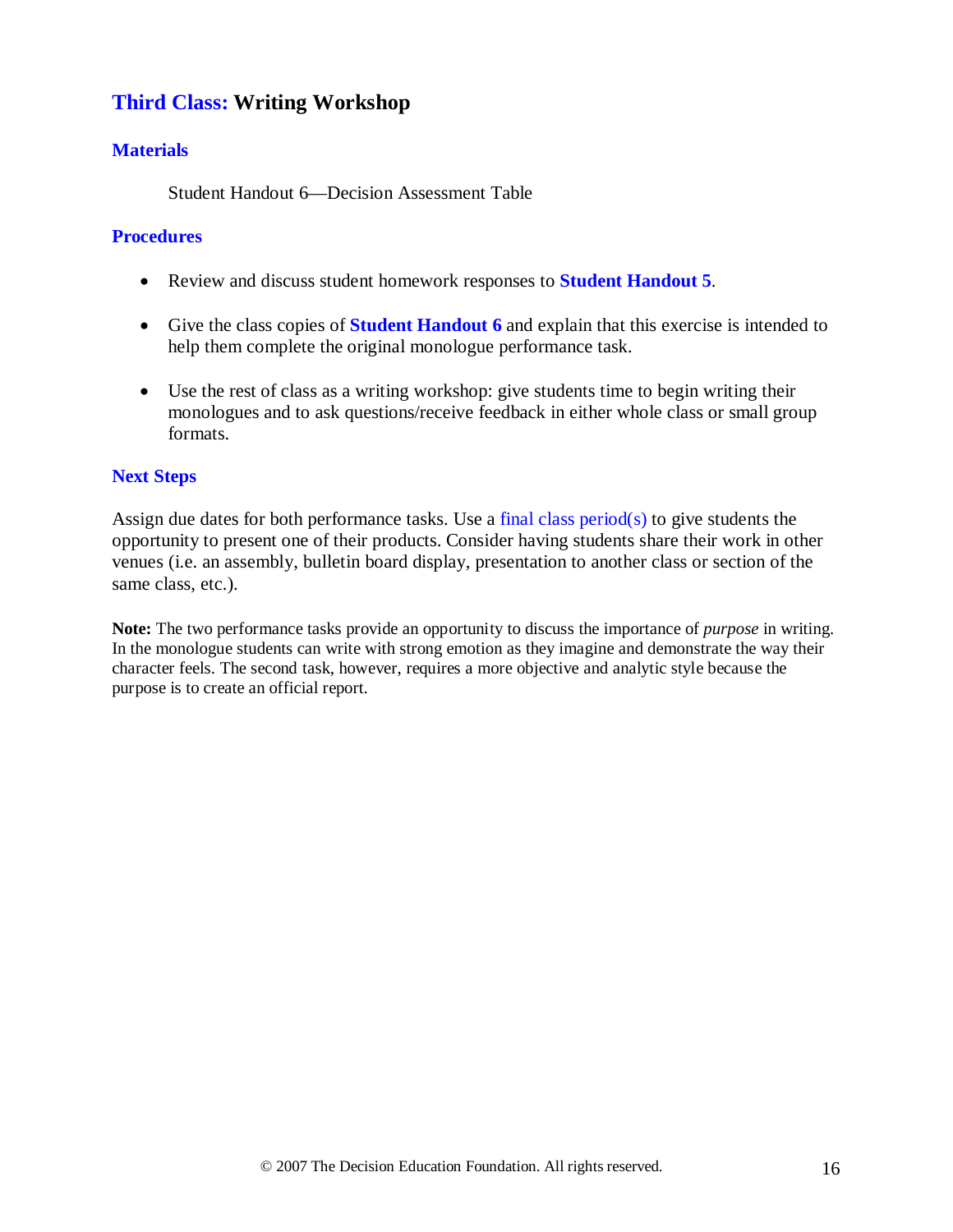## **Student Handout 6. Decision Assessment Table to Accompany Performance Task 1**

**How well does your character use the following decision elements? List details from your monologue in the second column and in the third column discuss what those details suggest.** 

| <b>DECISION</b><br><b>ELEMENT</b> | <b>EVIDENCE FROM</b><br><b>MONOLOGUE</b> | <b>ANALYSIS AND</b><br><b>EXPLANATION</b> |
|-----------------------------------|------------------------------------------|-------------------------------------------|
| <b>FRAME</b>                      |                                          |                                           |
| <b>INFORMATION</b>                |                                          |                                           |
| <b>ALTERNATIVES</b>               |                                          |                                           |
| <b>VALUES</b>                     |                                          |                                           |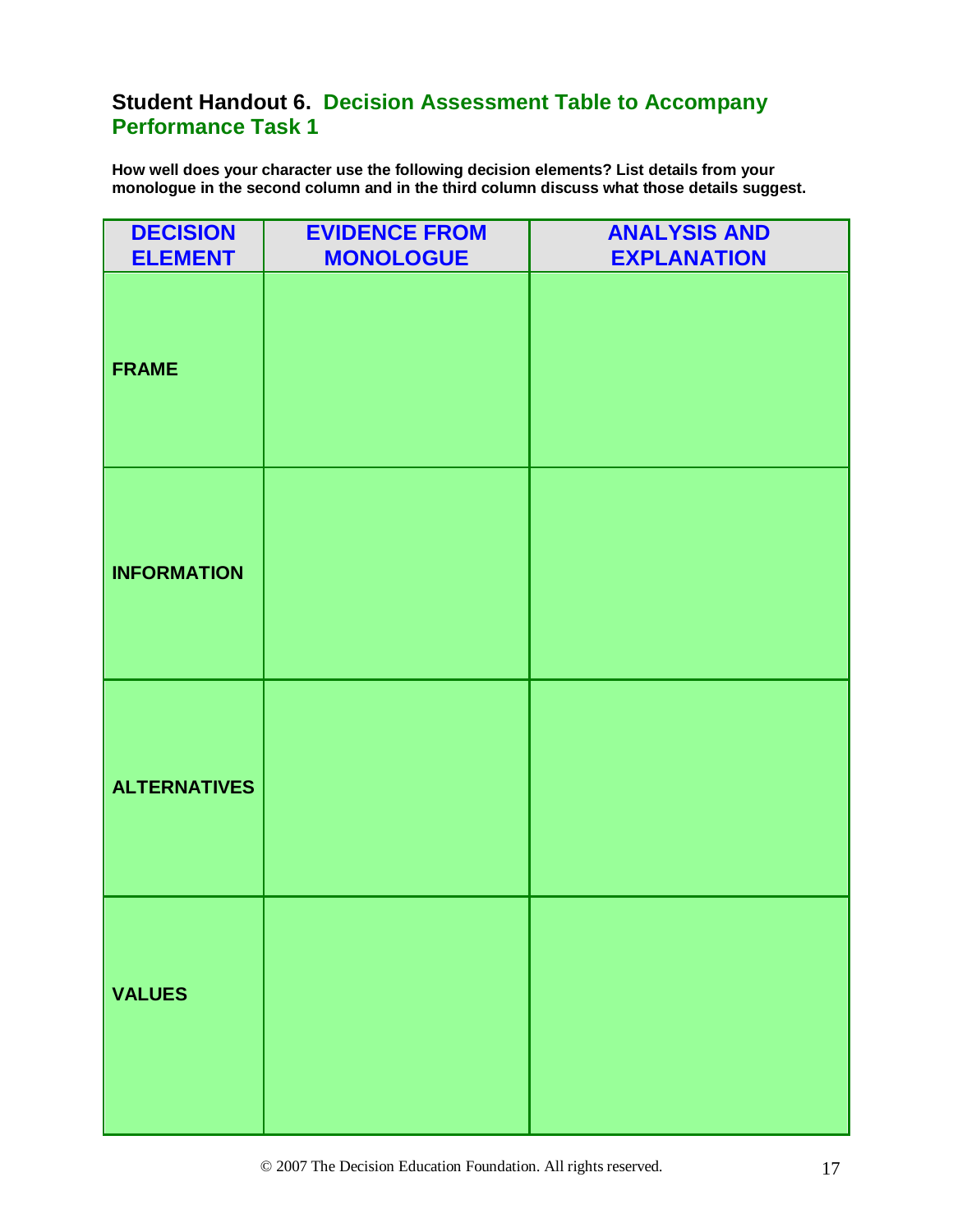## **2. Assessment Evidence**

## **Performance Task 1: ORIGINAL MONOLOGUE**

**Goal:** Write, deliver, and analyze a monologue that demonstrates your understanding of *frame, values,* and *information* in decision making.

**Role:** The speaker of your monologue is EITHER the last Duchess OR the Count waiting to speak to the Duke about a potential next Duchess.

**Audience:** The monologue can be either *internal* (one spoken only in the speaker's mind—his or her unspoken thought) or *dramatic* (spoken out loud to someone else).

**Situation:** The character you choose is facing an important decision and the monologue reveals how the character is thinking and feeling about that situation.

*The Last Duchess* is concerned because the Duke has recently become distant in his relationship with her, and she is wondering whether or not to discuss the situation with him. As she considers the decision, what issues concern the Duchess the most, and how does she view her husband?

*The Count* is considering whether or not to give his daughter in marriage to the Duke. What topics does he consider and which ones concern him the most as he ponders the decision (amount of dowry, daughter's happiness, social status, love, security)?

#### **Products:**

**(1)** A written monologue in prose (1-2 pages) or poetry (20-30 lines).

**(2)** Performance of the monologue to the class or small group.

**(3)** Decision assessment table—**Student Handout 6**: an analysis of the character's *values*, *frame,* and use of *information* in choosing an *alternative*.

#### **Standards for Success:**

- *Creativity and Imagination*. While it is important to keep the monologues as consistent as possible with the information we have from Browning's poem, there is much room for creativity here: we do not know the Duchess as well as we know the Duke (and we know her only from his frame) and we know even less about the Count. Feel free to use your imagination in creating the situation and other characters addressed. (For example, in whom might the Duchess confide other than her husband? What would the Count say to his wife and how would his monologue be different if he were speaking to his daughter? brother? servant? good friend?)
- *Specific Detail.* Use convincing details that are consistent with the information we have from the poem.
- *Engaging Delivery*. Memorize your monologue and practice it, allowing your phrasing and gestures to support what the character says. The monologue should be lively, honest, and believable.
- *Thoughtful Analysis.* The Decision Assessment Table (Student Handout 6) should draw clear and specific conclusions—according to the details you include in the monologue about your character's values, frame, alternatives, and use of information in facing the decision situation.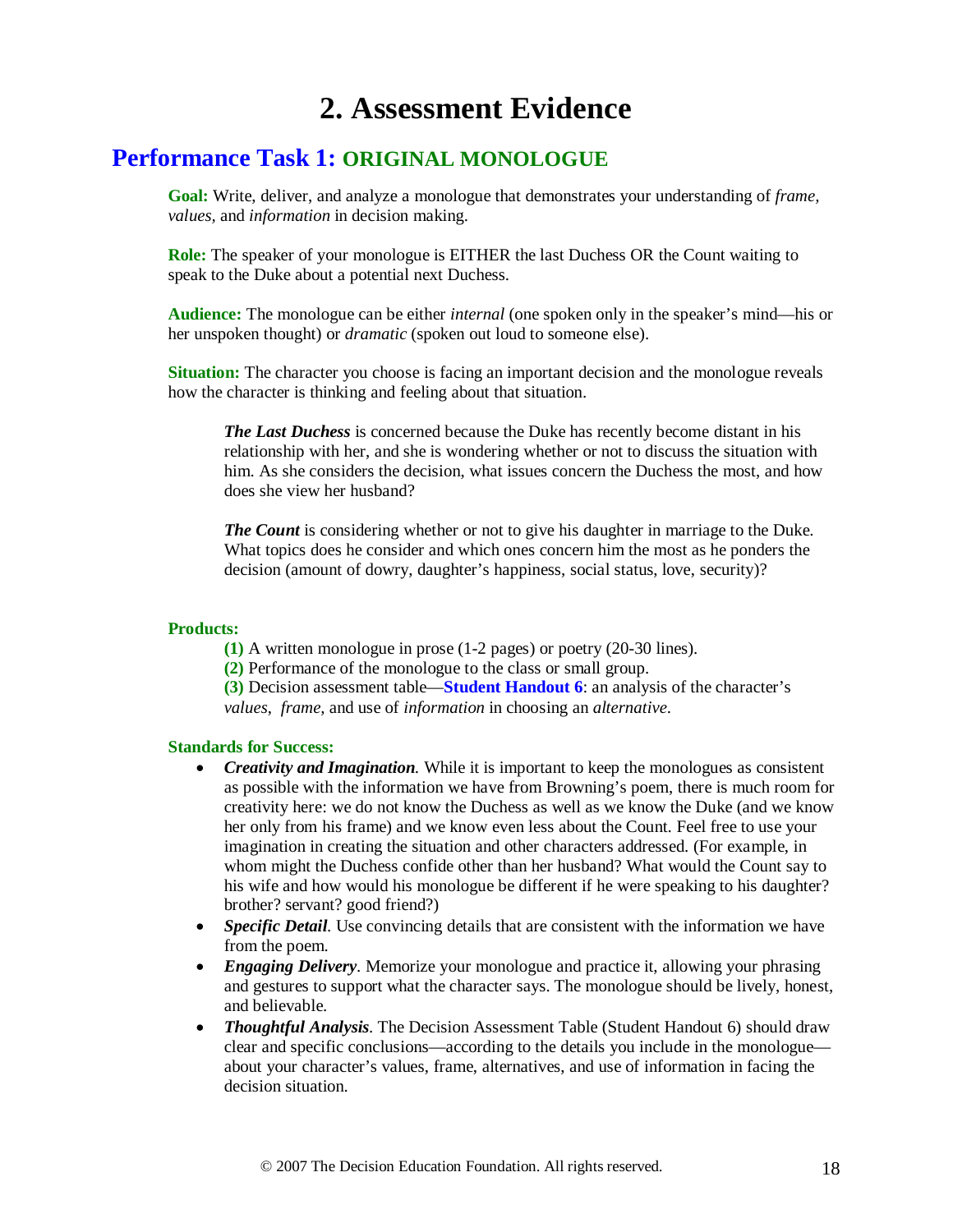## **2. Assessment Evidence (continued)**

## **Performance Task 2: Marriage Counselor's Report**

**Goal:** Write a report that (1) describes the Duke and Duchess's values and perspectives and (2) gives them advice about their relationship.

**Role:** You are a marriage counselor.

**Audience:** The Duke and the Duchess (who at the time of the report is his fiancé).

**Situation:** We are imagining the time just before the Duke marries his last Duchess. He has recently proposed to this beautiful (and rich) woman, and the woman's parents are nervous about the union. They have heard rumors about the Duke, and they are not sure he is a good match for their daughter. They are also a bit concerned about the large dowry the Duke has requested.

To calm her parents' anxiety, the young woman agrees to undergo marriage counseling with her fiancé before they marry. You have met with the man and woman for a series of counseling sessions, you have gathered all the information you need, and you are ready to write your final report.

**Product:** A one-two page report that (1) summarizes your findings from the series of counseling sessions and that (2) provides some guidance for these two to help them make their relationship a strong and healthy one. The report should have three sections, one focused on the Duke, one on his fiancé (the last Duchess), and a conclusion that focuses on the couple and includes suggestions for their future together.

#### **Standards for Success:**

- *Creativity and Imagination.* As in *Performance Task 1*, it is important to keep your report as consistent as possible with the information we have from Browning's poem. However, there is much room for creativity: feel free to imagine what happened during the counseling sessions, and to refer to (create) the actions and comments of the two characters during their meetings with you.
- *Specific Detail.* Use convincing details in your report that are consistent with the character descriptions we have in the poem.
- *Appropriate Style and Content.* While the characters might show strong feeling or opinion in their responses, as a counselor you need to write your report from an objective, non-judgmental perspective. You should describe the characters' emotional reactions, and your comments need to include carefully selected examples written in an objective, fair voice that will engage the couple.
- *Thoughtful Analysis.* Use your knowledge of the poem, class notes, and The Decision Assessment Table (Student Handout 6) to analyze the characters' values and perspectives (frames) and to give them advice that makes sense and feels right.

#### **Evidence of Decision Skill Mastery**

1. Students are able to identify and discuss a character's decision using the following concepts: *frame, information, values,* and *alternatives* (see *Decision Assessment Table*)

2. Students can describe the similarities and differences between two characters' *frames* and *values*.